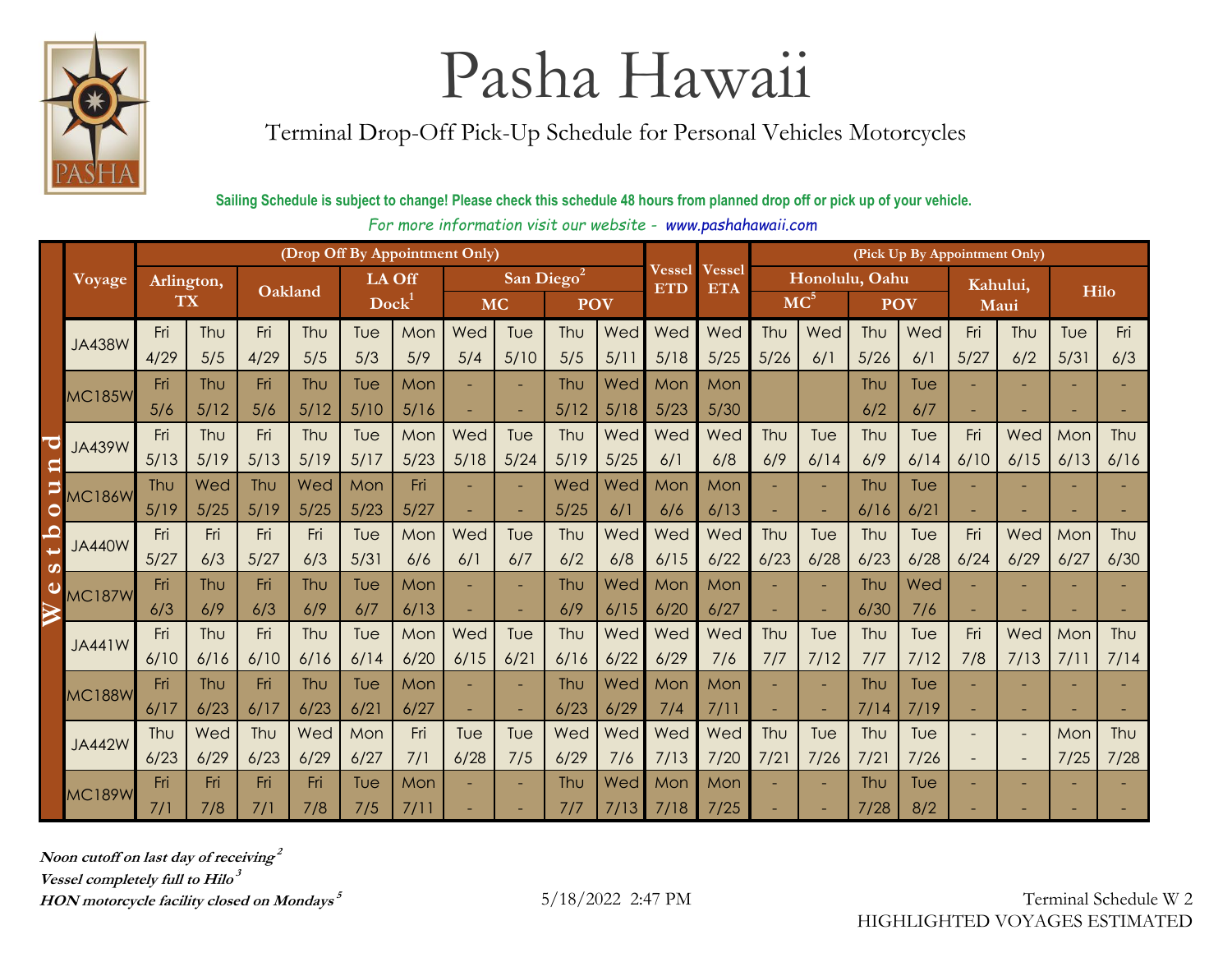

Terminal Drop-Off Pick-Up Schedule for Personal Vehicles Motorcycles

### **Sailing Schedule is subject to change! Please check this schedule 48 hours from planned drop off or pick up of your vehicle.**

For more information visit our website - www.pashahawaii.com

|                       |               |                 | (Drop Off By Appointment Only) |            |      |               |      |            |      |      |      |                      |                             | (Pick Up By Appointment Only) |      |                  |      |                |      |            |      |  |  |  |  |  |
|-----------------------|---------------|-----------------|--------------------------------|------------|------|---------------|------|------------|------|------|------|----------------------|-----------------------------|-------------------------------|------|------------------|------|----------------|------|------------|------|--|--|--|--|--|
|                       | Voyage        | Honolulu, Oahu  |                                |            |      | Kahului, Maui |      |            |      | Hilo |      | <b>Vessel</b><br>ETD | <b>Vessel</b><br><b>ETA</b> | <b>LA Off Dock</b>            |      | <b>San Diego</b> |      | <b>Oakland</b> |      | Arlington, |      |  |  |  |  |  |
|                       |               | MC <sup>2</sup> |                                | <b>POV</b> |      | <b>MC</b>     |      | <b>POV</b> |      |      |      |                      |                             |                               |      |                  |      |                |      | TX         |      |  |  |  |  |  |
|                       | <b>JA437E</b> | Tue             | Fri                            | Tue        | Fri  | Fri           | Mon  | Fri        | Mon  | Thu  | Fri  | Thu                  | Tue                         | Mon                           | Fri  | Fri              | Thu  | Fri            | Fri  | Fri        | Fri  |  |  |  |  |  |
|                       |               | 5/3             | 5/6                            | 5/3        | 5/6  | 5/6           | 5/9  | 5/6        | 5/9  | 5/5  | 5/6  | 5/12                 | 5/17                        | 6/6                           | 6/10 | 5/20             | 5/26 | 5/27           | 6/3  | 5/27       | 6/3  |  |  |  |  |  |
|                       | <b>MC184E</b> |                 | ٠                              | Tue        | Fri  |               |      |            | ٠    |      |      | Tue                  | Sun                         | Fri                           | Fri  | Wed              | Wed  | Tue            | Mon  | Tue        | Mon  |  |  |  |  |  |
|                       |               |                 |                                | 5/10       | 5/13 |               |      |            |      |      |      | 5/17                 | 5/22                        | 5/27                          | 6/3  | 5/25             | 6/1  | 5/31           | 6/6  | 5/31       | 6/6  |  |  |  |  |  |
|                       | <b>JA438E</b> | Tue             | Fri                            | Tue        | Fri  | Fri           | Mon  | Fri        | Mon  | Fri  | Mon  | Thu                  | Tue                         | Wed                           | Tue  | Fri              | Thu  | Fri            | Thu  | Fri        | Thu  |  |  |  |  |  |
|                       |               | 5/17            | 5/20                           | 5/17       | 5/20 | 5/20          | 5/23 | 5/20       | 5/23 | 5/20 | 5/23 | 5/26                 | 5/31                        | 6/8                           | 6/14 | 6/3              | 6/9  | 6/10           | 6/16 | 6/10       | 6/16 |  |  |  |  |  |
|                       | <b>MC185E</b> |                 |                                | Mon        | Thu  |               |      |            |      |      |      | Tue                  | Sun                         | Fri                           | Thu  | Wed              | Tue  | Mon            | Fri  | Mon        | Fri  |  |  |  |  |  |
| ᅌ                     |               |                 | ۰                              | 5/23       | 5/26 |               |      |            |      |      |      | 5/3                  | 6/5                         | 6/10                          | 6/16 | 6/8              | 6/14 | 6/13           | 6/17 | 6/13       | 6/17 |  |  |  |  |  |
|                       | <b>JA439E</b> | Tue             | Fri                            | Tue        | Fri  | Fri           | Mon  | Fri        | Mon  | Fri  | Mon  | Thu                  | Tue                         | Wed                           | Tue  | Fri              | Thu  | Fri            | Thu  | Fri        | Thu  |  |  |  |  |  |
| $\boldsymbol{\omega}$ |               | 5/31            | 6/3                            | 5/31       | 6/3  | 6/3           | 6/6  | 6/3        | 6/6  | 6/3  | 6/6  | 6/9                  | 6/14                        | 6/22                          | 6/28 | 6/17             | 6/23 | 6/24           | 6/30 | 6/24       | 6/30 |  |  |  |  |  |
|                       | <b>MC186E</b> |                 |                                | Tue        | Fri  |               |      |            | -    |      |      | Tue                  | Sun                         | Fri                           | Thu  | Wed              | Tue  | Mon            | Fri  | Mon        | Fri  |  |  |  |  |  |
|                       |               |                 |                                | 6/7        | 6/10 |               |      |            |      |      |      | 6/14                 | 6/19                        | 6/24                          | 6/30 | 6/22             | 6/28 | 6/27           | 7/1  | 6/27       | 7/1  |  |  |  |  |  |
|                       | <b>JA440E</b> | Tue             | Fri                            | Tue        | Fri  | Fri           | Mon  | Fri        | Mon  | Fri  | Mon  | Thu                  | Tue                         | Thu                           | Wed  | Fri              | Fri  | Mon            | Fri  | Mon        | Fri  |  |  |  |  |  |
|                       |               | 6/14            | 6/17                           | 6/14       | 6/17 | 6/17          | 6/20 | 6/17       | 6/20 | 6/17 | 6/20 | 6/23                 | 6/28                        | 7/7                           | 7/13 | 7/1              | 7/8  | 7/11           | 7/15 | 7/11       | 7/15 |  |  |  |  |  |
|                       | <b>MC187E</b> |                 | ۰                              | Tue        | Fri  |               |      |            | ٠    |      |      | Tue                  | Sun                         | Fri                           | Thu  | Wed              | Tue  | Mon            | Fri  | Mon        | Fri  |  |  |  |  |  |
|                       |               |                 | ٠                              | 6/21       | 6/24 |               |      |            | ٠    |      |      | 6/28                 | 7/3                         | 7/8                           | 7/14 | 7/6              | 7/12 | 7/11           | 7/15 | 7/11       | 7/15 |  |  |  |  |  |
|                       | <b>JA441E</b> | Mon             | Thu                            | Mon        | Thu  | Thu           | Fri  | Thu        | Fri  | Thu  | Fri  | Thu                  | Tue                         | Wed                           | Tue  | Fri              | Thu  | Fri            | Thu  | Fri        | Thu  |  |  |  |  |  |
|                       |               | 6/27            | 6/30                           | 6/27       | 6/30 | 6/30          | 7/1  | 6/30       | 7/1  | 6/30 | 7/1  | 7/7                  | 7/12                        | 7/20                          | 7/26 | 7/15             | 7/21 | 7/22           | 7/28 | 7/22       | 7/28 |  |  |  |  |  |
|                       | <b>MC188E</b> |                 |                                | Tue        | Fri  |               |      |            |      |      |      | Tue                  | Sun                         | Fri                           | Thu  | Wed              | Tue  | Mon            | Fri  | Mon        | Fri  |  |  |  |  |  |
|                       |               |                 |                                | 7/5        | 7/8  |               |      |            |      |      |      | 7/12                 | 7/17                        | 7/22                          | 7/28 | 7/20             | 7/26 | 7/25           | 7/29 | 7/25       | 7/29 |  |  |  |  |  |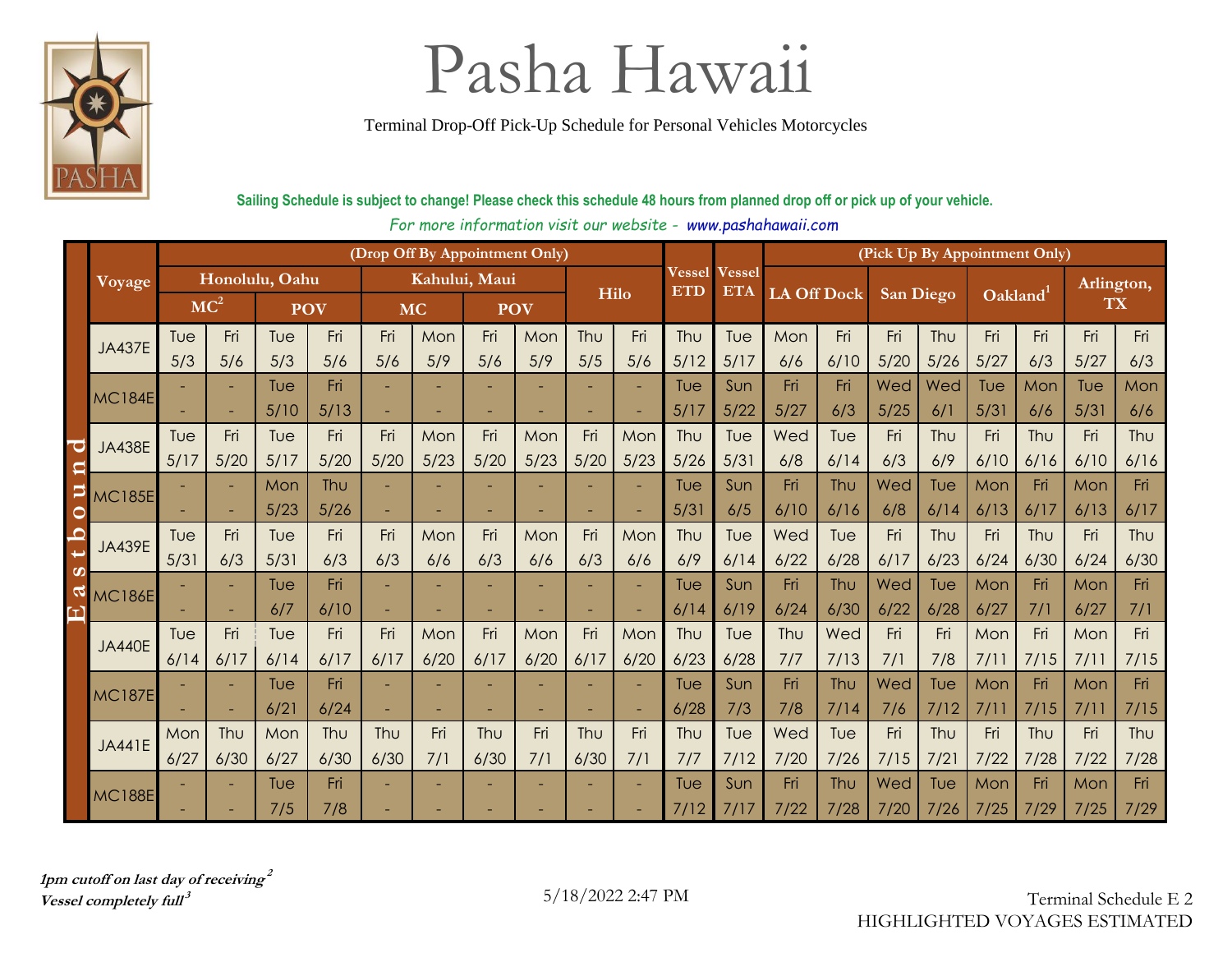

Terminal Drop-Off Pick-Up Schedule for Personal Vehicles Motorcycles

### **Sailing Schedule is subject to change! Please check this schedule 48 hours from planned drop off or pick up of your vehicle.**

|   |               |                  |             |             |             | (Drop Off By Appointment Only) |             |            |             |                        |             |               | (Pick Up By Appointment Only) |             |                |                    |             |                  |             |             |             |
|---|---------------|------------------|-------------|-------------|-------------|--------------------------------|-------------|------------|-------------|------------------------|-------------|---------------|-------------------------------|-------------|----------------|--------------------|-------------|------------------|-------------|-------------|-------------|
|   | Voyage        | Arlington,<br>TX |             | Oakland     |             | LA Off                         |             |            |             | San Diego <sup>2</sup> |             | <b>Vessel</b> | Vessel                        |             | Honolulu, Oahu |                    |             |                  |             |             |             |
|   |               |                  |             |             |             | <b>Dock</b>                    |             | <b>MC</b>  |             |                        | <b>POV</b>  | <b>ETD</b>    | <b>ETA</b>                    | <b>MC</b>   |                |                    | <b>POV</b>  | Kahului,<br>Maui |             | Hilo        |             |
|   |               | Fri              | Thu         | Fri         | Thu         | Tue                            | Mon         | Wed        | Tue         | Thu                    | Wed         | Wed           | Wed                           | Thu         | Tue            | Thu                | Tue         | Fri              | Wed         | Mon         | Thu         |
|   | <b>JA443W</b> | 7/8              | 7/14        | 7/8         | 7/14        | 7/12                           | 7/18        | 7/13       | 7/19        | 7/14                   | 7/20        | 7/27          | 8/3                           | 8/4         | 8/9            | 8/4                | 8/9         | 8/5              | 8/10        | 8/8         | 8/11        |
|   | <b>MC190W</b> | Fri              | Thu         | Fri         | Thu         | Tue                            | Mon         | ۰          | ٠           | Thu                    | Wed         | Mon           | Mon                           |             |                | Thu                | Tue         |                  |             |             |             |
|   |               | 7/15             | 7/2         | 7/15        | 7/21        | 7/19                           | 7/25        | ٠          | ٠           | 7/21                   | 7/27        | 8/1           | 8/8                           |             | ٠              | $8/1$ <sup>-</sup> | 8/16        |                  |             |             |             |
|   | <b>JA444W</b> | Fri              | Thu         | Fri         | Thu         | Tue                            | Mon         | Wed        | Tue         | Thu                    | Wed         | Wed           | Wed                           | Thu         | Tue            | Thu                | Tue         | Fri              | Wed         | Mon         | Thu         |
|   |               | 7/22             | 7/28        | 7/22        | 7/28        | 7/26                           | 8/1         | 7/27       | 8/2         | 7/28                   | 8/3         | 8/10          | 8/17                          | 8/18        | 8/23           | 8/18               | 8/23        | 8/19             | 8/24        | 8/22        | 8/25        |
| Þ | <b>MC191W</b> | Fri              | Thu         | Fri         | Thu         | Tue                            | Mon         | ٠          |             | Thu                    | Wed         | Mon           | Mon                           |             |                | Thu                | Tue         |                  |             |             |             |
| 0 |               | 7/29             | 8/4         | 7/29        | 8/4         | 8/2                            | 8/8         |            | ٠           | 8/4                    | 8/10        | 8/15          | 8/22                          |             |                | 8/25               | 8/30        |                  |             |             |             |
| O | <b>JA445W</b> | Fri              | Thu         | Fri         | Thu         | Tue                            | Mon         | Wed        | Tue         | Thu                    | Wed         | Wed           | Wed                           | Thu         | Wed            | Thu                | Wed         | Fri              | Thu         | Tue         | Fri         |
| တ |               | 8/5              | 8/11        | 8/5         | 8/11        | 8/9                            | 8/15        | 8/10       | 8/16        | 8/1                    | 8/17        | 8/24          | 8/31                          | 9/1         | 9/7            | 9/1                | 9/7         | 9/2              | 9/8         | 9/6         | 9/9         |
| d | <b>MC192W</b> | Fri              | Thu         | Fri         | Thu         | Tue                            | Mon         | ٠          | ٠           | Thu                    | Wed         | Mon           | Mon                           |             |                | Thu                | Tue         |                  | ٠           |             |             |
|   |               | 8/12             | 8/18        | 8/12        | 8/18        | 8/16                           | 8/22        |            |             | 8/18                   | 8/24        | 8/29          | 9/5                           |             |                | 9/8                | 9/13        |                  |             |             |             |
|   | <b>JA446W</b> | Fri              | Thu         | Fri         | Thu         | Tue                            | Mon         | Wed        | Tue         | Thu                    | Wed         | Wed           | Wed                           | Thu         | Tue            | Thu                | Tue         | Fri              | Wed         | Mon         | Thu         |
|   |               | 8/19             | 8/25        | 8/19        | 8/25        | 8/23                           | 8/29        | 8/24       | 8/30        | 8/25                   | 8/31        | 9/7           | 9/14                          | 9/15        | 9/20           | 9/15               | 9/20        | 9/16             | 9/2         | 9/19        | 9/22        |
|   | <b>MC193W</b> | Thu<br>8/25      | Wed<br>8/31 | Thu<br>8/25 | Wed<br>8/31 | Mon<br>8/29                    | Fri<br>9/2  | ٠          | ٠           | Wed<br>8/31            | Wed<br>9/7  | Mon           | Mon                           |             |                | Thu<br>9/22        | Tue<br>9/27 |                  |             |             |             |
|   |               |                  |             |             |             |                                |             | ٠          | ÷,          |                        |             | 9/12          | 9/19                          |             |                |                    |             |                  |             |             |             |
|   | <b>JA447W</b> | Thu<br>9/1       | Thu<br>9/8  | Thu<br>9/1  | Thu<br>9/8  | Tue<br>9/6                     | Mon<br>9/12 | Wed<br>9/7 | Tue<br>9/13 | Thu<br>9/8             | Wed<br>9/14 | Wed<br>9/21   | Wed<br>9/28                   | Thu<br>9/29 | Tue<br>10/4    | Thu<br>9/29        | Tue<br>10/4 | Fri<br>9/30      | Wed<br>10/5 | Mon<br>10/3 | Thu<br>10/6 |
|   |               | Fri              | Thu         | Fri         | Thu         | Tue                            | Mon         |            |             | Thu                    | Wed         | Mon           | Mon                           |             |                | Thu                | Tue         |                  |             |             |             |
|   | <b>MC194W</b> | 9/9              | 9/15        | 9/9         | 9/15        | 9/13                           | 9/19        |            |             | 9/15                   | 9/21        | 9/26          | 10/3                          |             |                | 10/6               | 10/11       |                  |             |             |             |
|   |               |                  |             |             |             |                                |             |            |             |                        |             |               |                               |             |                |                    |             |                  |             |             |             |

*For more information visit our website - www.pashahawaii.com* **Last Day of Receiving**

**Noon cutoff on last receiving day 2 Vessel completely full to Hilo 3**

**HON motorcycle facility closed on Mondays**